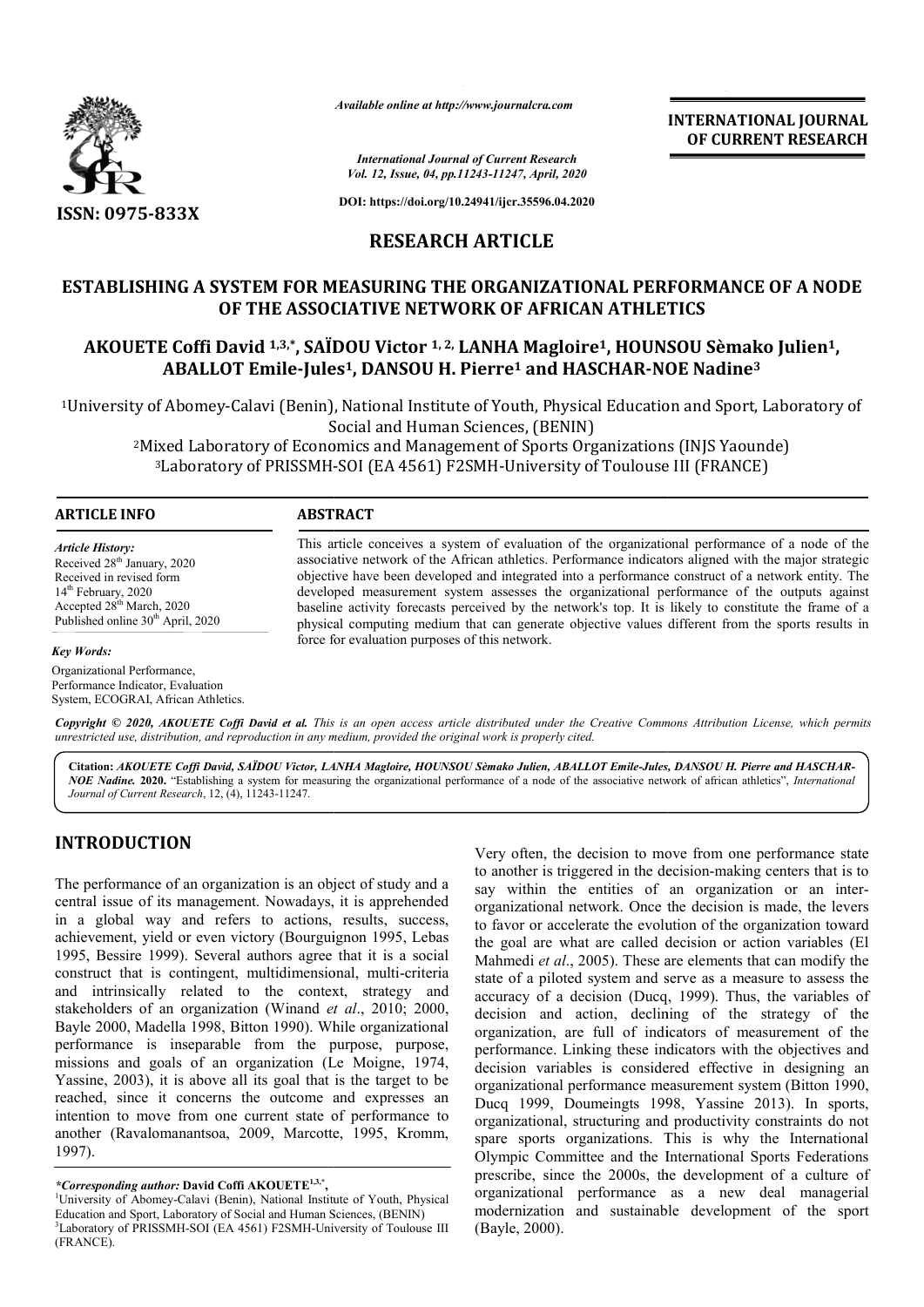This requirement has been accompanied by an increased need for simple, objective and well-equipped procedures to help sports leaders measure the performance of the institutions they manage. Certainly measures of the performance of sports organizations exist but remain rare and very little developed (Madella, 1998, Bayle, 2005). While sports results are often used to answer this need for evaluation, they pose the practical problem of finding ways to generate performance values of sports organizations different from competition statistics alone. In the associative network of African athletics, leaders recognize the obsolescence and ineffectiveness of traditional tools for measuring the performance of the entities of this network and sports results (Faty, 2011). Under these conditions, it becomes problematic to grant the activities of the different entities and to identify in real time, if their operation follows a direction conducive to the achievement of the objective of the network. Since 1980, efforts have been made to frame the activities of athletics institutions in Africa. Reforms undertaken at the Congress held in Helsinki in 1983 listed the activity of the network in two areas, including administration and competitions (CAA, 2001). In 2013, the Council of the African Confederation of Athletics extended this scoping process to regional entities (Circular Letter No.010/2013/MF/SG of 10th October 2013), circumscribing their business administration, competitions, funding research and other activities. This delimitation of the scope of activities of the regions illustrates the direction taken by the head of the network towards a certain standardization of their operation, and thus from all the different nodes of the network which are the federations, the high training centers (HPTC) and Regional Development Centers (RDCs). Following this determination to simplify and make more objective measure of organizational performance of the institutions of the African athletics, this study examines the management structure of the network's strategy, policy centers, decision variables and indicators can help to generate values other than sports results, to measure the performance of an entity of this network. The objective of this study is to design a system for measuring the performance of a node of the associative network of African athletics which we will organize the presentation into three parts, the methodology (1), results (2) and discussion (3) followed by a conclusion.

## **METHODOLOGY**

Participants: The surveyed participants (4) are African athletics experts chosen on the basis of their seniority and membership in athletics governing bodies in Africa. Two are directors: one has been in business for more than 20 years and has been in service at the network's head office for 8 years; the other, is a senior cadre of training and training centers involved in African athletics for at least 25 years and who has been a director for 15 years. A third is a senior executive active in the network for 40 years. He coordinates the activities of the technical direction of a federation for 15 years. Finally, the fourth is a chartered accountant engaged in the management of African athletics for over 10 years. These experts, directly involved in the decision-making chain at the top of the network, freely agreed to take part in our study.

**Instruments and procedures:** A RGIA grid (Result Graph and Interrelated Activities) and two questionnaires forms were used. The grid RGIA is a chart crossing, in line, the dimensions of a construct of the performance of a network node and in column, horizons, periods and objectives strategic (long-term), tactical (medium term ) and operational (short

term). It was used to model the steering structure of the network strategy. One of the questionnaire sheets was administered to identify the decision centers related to each function of a network node, the objectives of these decision centers and the decision variables used by the decision makers to achieve the set objectives. A second sheet helped to develop the indicators and to establish their links with the objectives and the decision variables. An exploratory study conducted from 1st to 7th April 2014 at the head office of the network, identified the major strategy of the network. Semi-structured interviews were conducted from 9th to 14th April 2014 to identify reference activities as ad hoc evaluation criteria. A qualitative evaluation, using a 5-point Likert scale, favored factorial analyzes in principal components that made it possible to structure the adhoc assessment criteria identified around the dimensions and the axes that summarize them. Discussions, lasting from 45 minutes to 1 hour, were conducted from 4th to 9th August 2014 with the experts to select a number considered reasonable (3) indicators by performance axis. Finally, the measurement system was developed by assembling the dimensions, decision centers, objectives, decision variables and performance indicators developed.

## **RESULTS**

**Steering Structure of the Network Strategy on the African Continent:** On the axis of the functions are written the components of a construct of the performance of a node of the network comprising three dimensions: sporting, promotional and organizational. On the management axis, the objectives related to these functions are broken down, according to their time horizon and period, into the strategic (long-term), tactical (medium-term) and operational (short-term) plans.

**Consistency of objectives with the strategy of the network:**  Graph 1 illustrates the coherence of the link between the network strategy, the global objectives and the objectives assigned to the decision centers of a node of the network.

**System for measuring the organizational performance of a network node:** This table presents the components of the measurement system developed by assembling the essential functions, the decision centers, the objectives of the decision centers, the decision variables within the reach of decisionmaking center managers and the performance indicators.

## **DISCUSSION**

**Validity of indicators developed:** The quality of the participants, essentially made up of the leaders of the body at the top of the network, suggests that their reduced involvement in this study is far from detrimental to the accuracy and relevance of the decisions they have taken to development and selection of performance measurement indicators. In this respect, the expertise of these leaders is a source of validation in context of the indicators developed. In the light of the recognized double function of indicators, namely measurement and assistance to piloting, the measurement system has been developed taking into account the dimensions of the performance of an entity on the one hand and the strategy major network on the African continent on the other hand. This is what gives the selected indicators their validity and which, therefore, gives the possibility of an extrapolation of their scope to all the nodes of the network.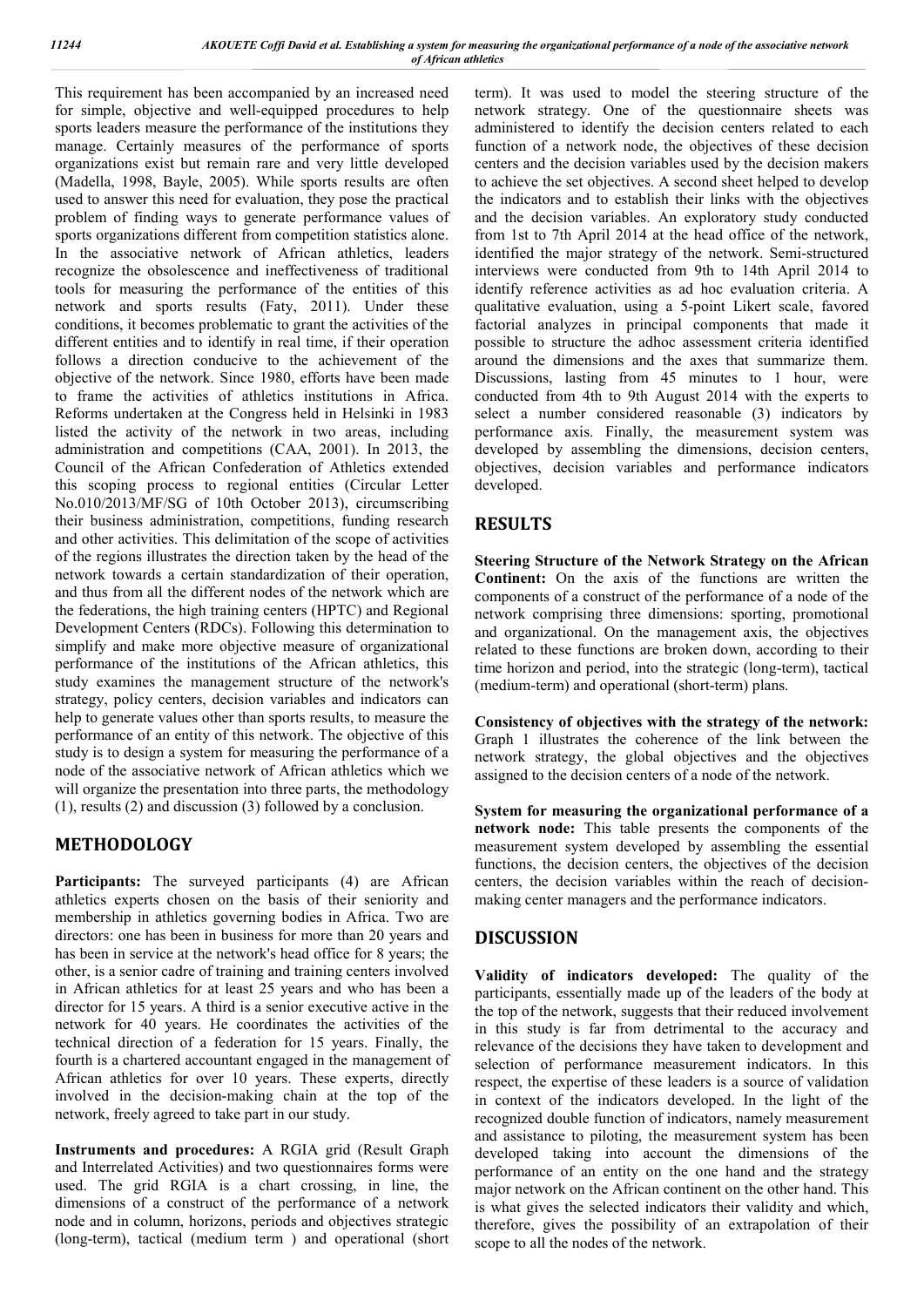| <b>Functions</b><br>Objective                       | External<br>Information                                                       | Sports Management                                                                                         | Promotion<br>Management                                                                                    | Organization<br>management                                                                                | Internal<br>Information              |
|-----------------------------------------------------|-------------------------------------------------------------------------------|-----------------------------------------------------------------------------------------------------------|------------------------------------------------------------------------------------------------------------|-----------------------------------------------------------------------------------------------------------|--------------------------------------|
| Horizon: 4 years<br>Period: 1 year<br>Strategic     | Activities allowing<br>the pursuit of the<br>global purpose of<br>the network | Develop strategic plans<br>for short, medium and<br>long term development                                 | Organize quality<br>competitions                                                                           | Have a functional<br>headquarters                                                                         | Have a<br>functional<br>headquarters |
| Horizon: 1 year<br>Period: 6 months<br>Tactical     | Harmonize and<br>synchronize<br>program execution                             | Train technical-<br>administrative staff<br>Organize the detection<br>and training of athletes            | Plan the media<br>coverage of<br>competitions<br>Improve the quality<br>of competitions                    | Define a functional<br>organization chart<br>Coordinate the<br>activities of the<br>headquarters services | Adjust resources<br>to constraints   |
| Horizon: 6 months<br>Period: 1 month<br>Operational | Monitor and<br>evaluate the<br>activities carried<br>out                      | Organize technical and<br>administrative seminars<br>and seminars<br>Organize training camps<br>and camps | Communicating<br>with members<br>Facilitate the<br>participation of the<br>best athletes and<br>officials. | Recruit qualified staff<br>Control actual<br>achievements                                                 | Deploy resources<br>in the field     |

#### **Table 1. Essential Functions and Objectives of a Network Node**

#### **Table 2: Basic Architecture of the Measurement System**

| activities<br>Number of active services<br>Headquarters<br>institutional<br>Assizes of the governing<br>Number of seats of the governing bodies<br>Ensure<br>the<br>General Secretariat<br>Organisation<br>Number of services equipped<br>bodies Equipment of the<br>functioning<br>Rate of self-financed activities<br>services<br>training<br>Number of internships and training camps<br>Internships<br>and<br>Number of internships, seminars<br>Develop strategic plans for<br>Participation<br>camps<br>in<br>competitions Internships and<br>Rate of participation in competitions<br>development<br>Annual plan execution rate<br>seminars<br>Number of competitions planned per cycle<br>Frequency of compliance<br>Respect for cycles<br>with the<br>Respect of the specifications<br>Technical direction<br>specifications Competition performance<br>Organize competitions<br>Sport<br>Quality of the officials<br>rate<br>Participation rate of the technical officials<br>Number of coaches supported<br>Staff<br>Coaching<br>Support<br>Number of paid administrators<br>Secure the coaching<br>Officials<br>Compensation<br>Number of technical officials supported<br>Support<br>Overall rate of staffing<br>Number of Best Athlete Cases<br>Presence of the best athletes<br>Ensuring<br>the<br>quality<br>Number of Member Engagement Cases<br>of<br>Marketing Direction<br>attractiveness<br>Representativeness<br>of<br>Number of Media Engagement Cases<br>Promotion<br>members Media coverage<br>competitions |                  |                 |           |                    |                             |  |
|--------------------------------------------------------------------------------------------------------------------------------------------------------------------------------------------------------------------------------------------------------------------------------------------------------------------------------------------------------------------------------------------------------------------------------------------------------------------------------------------------------------------------------------------------------------------------------------------------------------------------------------------------------------------------------------------------------------------------------------------------------------------------------------------------------------------------------------------------------------------------------------------------------------------------------------------------------------------------------------------------------------------------------------------------------------------------------------------------------------------------------------------------------------------------------------------------------------------------------------------------------------------------------------------------------------------------------------------------------------------------------------------------------------------------------------------------------------------------------------------------------------------------------------|------------------|-----------------|-----------|--------------------|-----------------------------|--|
|                                                                                                                                                                                                                                                                                                                                                                                                                                                                                                                                                                                                                                                                                                                                                                                                                                                                                                                                                                                                                                                                                                                                                                                                                                                                                                                                                                                                                                                                                                                                      | <b>Functions</b> | Decision Center | Objective | Decision variables | Performance indicators      |  |
|                                                                                                                                                                                                                                                                                                                                                                                                                                                                                                                                                                                                                                                                                                                                                                                                                                                                                                                                                                                                                                                                                                                                                                                                                                                                                                                                                                                                                                                                                                                                      |                  |                 |           |                    |                             |  |
|                                                                                                                                                                                                                                                                                                                                                                                                                                                                                                                                                                                                                                                                                                                                                                                                                                                                                                                                                                                                                                                                                                                                                                                                                                                                                                                                                                                                                                                                                                                                      |                  |                 |           |                    |                             |  |
|                                                                                                                                                                                                                                                                                                                                                                                                                                                                                                                                                                                                                                                                                                                                                                                                                                                                                                                                                                                                                                                                                                                                                                                                                                                                                                                                                                                                                                                                                                                                      |                  |                 |           |                    |                             |  |
|                                                                                                                                                                                                                                                                                                                                                                                                                                                                                                                                                                                                                                                                                                                                                                                                                                                                                                                                                                                                                                                                                                                                                                                                                                                                                                                                                                                                                                                                                                                                      |                  |                 |           |                    |                             |  |
|                                                                                                                                                                                                                                                                                                                                                                                                                                                                                                                                                                                                                                                                                                                                                                                                                                                                                                                                                                                                                                                                                                                                                                                                                                                                                                                                                                                                                                                                                                                                      |                  |                 |           |                    |                             |  |
|                                                                                                                                                                                                                                                                                                                                                                                                                                                                                                                                                                                                                                                                                                                                                                                                                                                                                                                                                                                                                                                                                                                                                                                                                                                                                                                                                                                                                                                                                                                                      |                  |                 |           |                    |                             |  |
|                                                                                                                                                                                                                                                                                                                                                                                                                                                                                                                                                                                                                                                                                                                                                                                                                                                                                                                                                                                                                                                                                                                                                                                                                                                                                                                                                                                                                                                                                                                                      |                  |                 |           |                    |                             |  |
|                                                                                                                                                                                                                                                                                                                                                                                                                                                                                                                                                                                                                                                                                                                                                                                                                                                                                                                                                                                                                                                                                                                                                                                                                                                                                                                                                                                                                                                                                                                                      |                  |                 |           |                    |                             |  |
|                                                                                                                                                                                                                                                                                                                                                                                                                                                                                                                                                                                                                                                                                                                                                                                                                                                                                                                                                                                                                                                                                                                                                                                                                                                                                                                                                                                                                                                                                                                                      |                  |                 |           |                    |                             |  |
|                                                                                                                                                                                                                                                                                                                                                                                                                                                                                                                                                                                                                                                                                                                                                                                                                                                                                                                                                                                                                                                                                                                                                                                                                                                                                                                                                                                                                                                                                                                                      |                  |                 |           |                    |                             |  |
|                                                                                                                                                                                                                                                                                                                                                                                                                                                                                                                                                                                                                                                                                                                                                                                                                                                                                                                                                                                                                                                                                                                                                                                                                                                                                                                                                                                                                                                                                                                                      |                  |                 |           |                    |                             |  |
|                                                                                                                                                                                                                                                                                                                                                                                                                                                                                                                                                                                                                                                                                                                                                                                                                                                                                                                                                                                                                                                                                                                                                                                                                                                                                                                                                                                                                                                                                                                                      |                  |                 |           |                    |                             |  |
|                                                                                                                                                                                                                                                                                                                                                                                                                                                                                                                                                                                                                                                                                                                                                                                                                                                                                                                                                                                                                                                                                                                                                                                                                                                                                                                                                                                                                                                                                                                                      |                  |                 |           |                    |                             |  |
|                                                                                                                                                                                                                                                                                                                                                                                                                                                                                                                                                                                                                                                                                                                                                                                                                                                                                                                                                                                                                                                                                                                                                                                                                                                                                                                                                                                                                                                                                                                                      |                  |                 |           |                    |                             |  |
|                                                                                                                                                                                                                                                                                                                                                                                                                                                                                                                                                                                                                                                                                                                                                                                                                                                                                                                                                                                                                                                                                                                                                                                                                                                                                                                                                                                                                                                                                                                                      |                  |                 |           |                    |                             |  |
|                                                                                                                                                                                                                                                                                                                                                                                                                                                                                                                                                                                                                                                                                                                                                                                                                                                                                                                                                                                                                                                                                                                                                                                                                                                                                                                                                                                                                                                                                                                                      |                  |                 |           |                    |                             |  |
|                                                                                                                                                                                                                                                                                                                                                                                                                                                                                                                                                                                                                                                                                                                                                                                                                                                                                                                                                                                                                                                                                                                                                                                                                                                                                                                                                                                                                                                                                                                                      |                  |                 |           |                    |                             |  |
|                                                                                                                                                                                                                                                                                                                                                                                                                                                                                                                                                                                                                                                                                                                                                                                                                                                                                                                                                                                                                                                                                                                                                                                                                                                                                                                                                                                                                                                                                                                                      |                  |                 |           |                    |                             |  |
|                                                                                                                                                                                                                                                                                                                                                                                                                                                                                                                                                                                                                                                                                                                                                                                                                                                                                                                                                                                                                                                                                                                                                                                                                                                                                                                                                                                                                                                                                                                                      |                  |                 |           |                    |                             |  |
|                                                                                                                                                                                                                                                                                                                                                                                                                                                                                                                                                                                                                                                                                                                                                                                                                                                                                                                                                                                                                                                                                                                                                                                                                                                                                                                                                                                                                                                                                                                                      |                  |                 |           |                    |                             |  |
|                                                                                                                                                                                                                                                                                                                                                                                                                                                                                                                                                                                                                                                                                                                                                                                                                                                                                                                                                                                                                                                                                                                                                                                                                                                                                                                                                                                                                                                                                                                                      |                  |                 |           |                    | Overall Media Coverage Rate |  |



**Figure 1. Consistency of decision center objectives with strategy**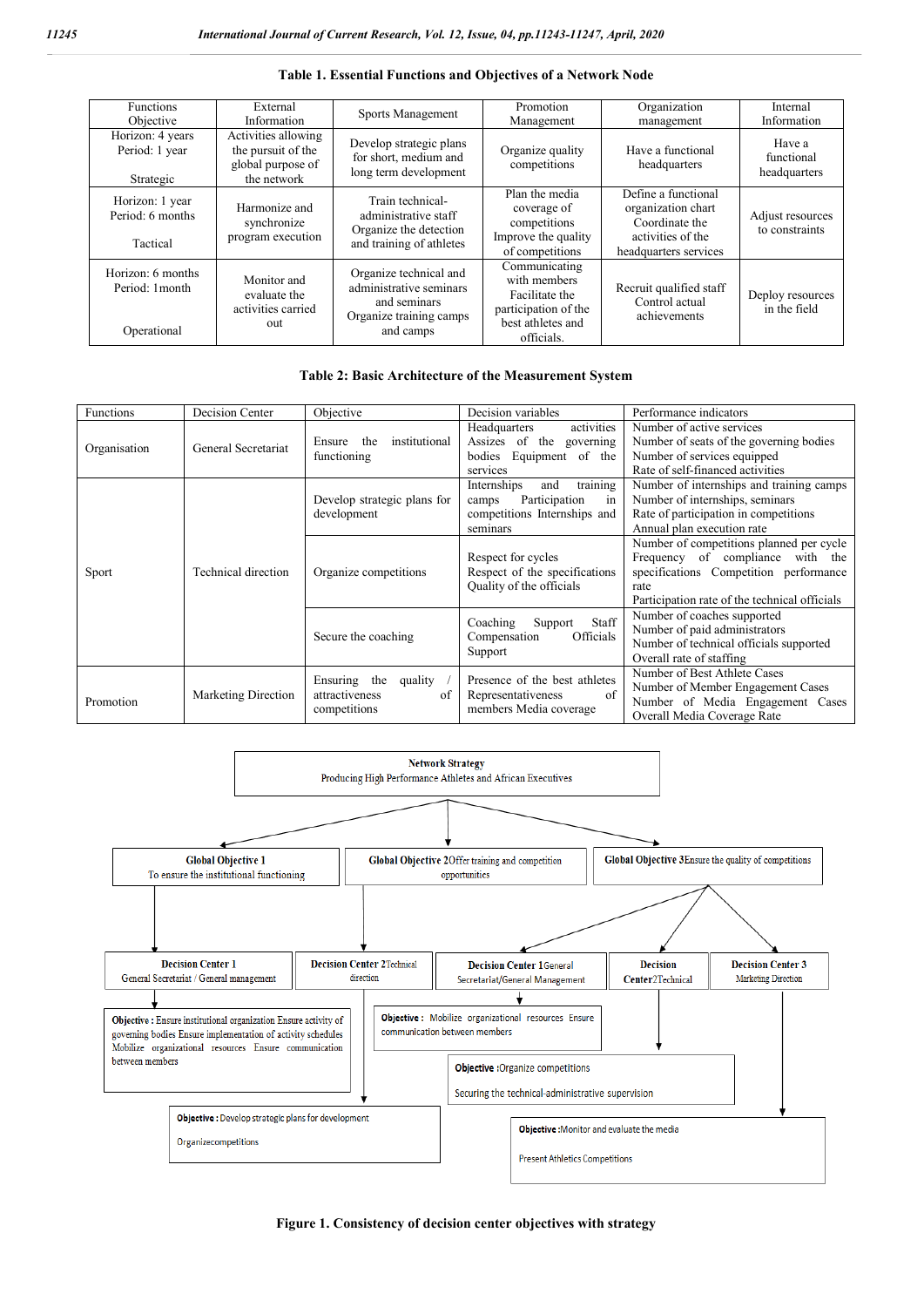Like other authors, we used the opinion of leaders to translate their expectations into performance measurement indicators for sports organizations (Bayle 2005, Madella 1998). Admittedly, the number of indicators (20) included in the measurement system developed may seem somewhat weak, compared to the indicators used (65 and 110) respectively in France by Bayle (2005) and in Italy by Madella (1998) to evaluate the performance of some national sports federations, but this in no way affects the relevance of the indicators developed.

**Validity of built measurement system developed:** The development of the system of measuring the organizational performance of a node of the network required (based on) the notified assessments of experts and leaders located at the top of the network. The consensus of these actors with regard to the dimensions of this performance was restored after the factorial analyzes carried out to build the framework of the measurement system. As a result, it can directly measure the construct of the performance of an entity as it is perceived, represented and understood by the leaders. Several authors have already used factorial analyzes to model and analyze the validity of the performance construct of interorganizational structures (Frédouet and Le Mestre, 2005). While the organizational, sporting and promotional dimensions highlighted have been identified from the six dimensions of the performance of a sports organization (Bayle, 2000), in developing countries, studies show that the functioning of sports organizations tends to be reduced to these three categories of organizational, sports and promotional activities (Mayam, 2006). Thus, we have described the organizational dimension as being related to the quality of the services of an organization (Chelladurai *et al*., 1987, Madella, 1998); the sporting dimension as part of the transversal statutory provisions and therefore of the sovereign function of sports organizations (Winand *et al*., 2010) and, finally, the promotional dimension as linked to the media impact of the organization (Bayle, 2000). These different relationships allowed us to see the validity potential of the constructed measurement system.

#### **Conclusion**

The objective of this work was to design a system for measuring the organizational performance of an entity of the associative network of African athletics. Attention was focused on the perception, representation, and understanding of what organizational performance would be for the top leaders of the network who were involved in the work. In view of the results obtained, it is possible to remember that the measurement system that the research has achieved has a strong potential for construct validity to directly measure the performance of a network node. This measurement system is therefore likely to constitute the internal armature of a physical computing medium that can generate objective values different from the only sports results still used to evaluate the organizational performance of an associative sports network.

### **REFERENCES**

- Bayle, E. 2000. Measuring the performance of non-profit organizations: proposal of a new method applied to national sports federations, Journal of Management Sciences, October, pp. 35-54.
- Bayle, E. 2005. Management of sports organizations. Contributions to the management analysis of hybrid

organizations. Memory, Habilitation to Direct Research, University Claude Bernard Lyon 1, December, pp 58 - 102.

- Bessire, D. 1999. Defining Performance, Accounting-Control-Audit, September, pp. 127-150.
- Bitton, M. 1990. ECOGRAI: Method of designing and implementing performance measurement systems for industrial organizations. State Thesis, University of Bordeaux I.
- Bonvoisin, F. 2011. Evaluation of the performance of the operating theaters: from the model to the indicators. State Thesis, University of Valenciennes and Hainaut Cambresis, pp. 24-84.
- Bourguignon, A. 1995. Can we define performance?, French Journal of Accounting, July - August, pp. 61 - 65.
- CAA 2001. The Congresses and Councils of the African Confederation of Athletics, From 1973 to 20011
- CAA 2013. Circular letter no. 010/2013 / MF / CAA / SG of 10 October 2013 on the structuring of the fields of activity of the regional associations.
- Chelladurai, P., Szyszlo, M., & Haggerty, T. R. 1987. Systembased dimensions of effectiveness: The case of national sport organizations, Canadian Journal of Sport Science, vol.12, pp.111-119.
- Doumeingts, G. 1998. GIM: GRAI Integrated Method, Document internal to LAP / GRAI.
- Ducq, Y. 1999. Contribution to a methodology of analysis of the coherence of the Production Systems within the framework of the GRAI Model, Thesis of PhD in Productivity, University of Bordeaux I.
- Ducq, Y., Vallespir, B., Doumeingts, G. 2004. Use of the GRAI method for modeling, diagnosis and design of a hospital system, Proceedings of the 2nd Conference on Hospital Systems Management and Engineering (GISH), Mons, pp. 10.
- El Mahmedi, A., Addouche, S-A., Dafaoui, E-M. 2005. Identification of relationships between drivers and process performance indicators, CPI'2005-Casablanca-Morocco.
- Fatty, L. 2011. African Strategy for the Development of Athletics, Seminar, CRD, Dakar, May, pp. 6 - 7.
- Fredouet, C H., & The Mestre P. 2005. The construction of a performance tool for inter - organizational networks: a study of networks of port stakeholders. Finance, Control Strategy - Vol. 8, No. 4, December, pp. 5 - 32.
- Gauzente, C. 2000. Measuring business performance in the absence of objective indicators: what is the validity? Analysis of the relevance of certain indicators, Finance, Control, Strategy, Vol. 3, No. 2, pp. 145 - 165.
- Globerson, S. 1985. Issues in developing a performance criteria system for an organization, International Journal of Production Research, vol.23, pp. 639-646.
- Kaanit, A., Mouss, N.K., & Mouss, L.H. 2007. Development of a Performance Indicator System using the ECOGRAI method and implementation of INDIPER software within SCIMAT - BATNA, Hadj lakhdar - Batna University, [online] Website: http: //www.supmeca. en / cpi2007 / articles2007 / CPI2007-002-Kaanit.pdf.
- Kromm, H. 1997. Contribution to the study of the coherence in the decomposition of the objectives in the GRAI model, Memory, DEA of Automatic and Productive, LAP / GRAI, University of Bordeaux I.
- Lebas, M. 1995. Yes, you have to define the performance. French Journal of Accounting, Jullet - August, pp. 66-71
- Madella, A. 1998. The performance of success of the organization - Spunti di riflessione per gestire